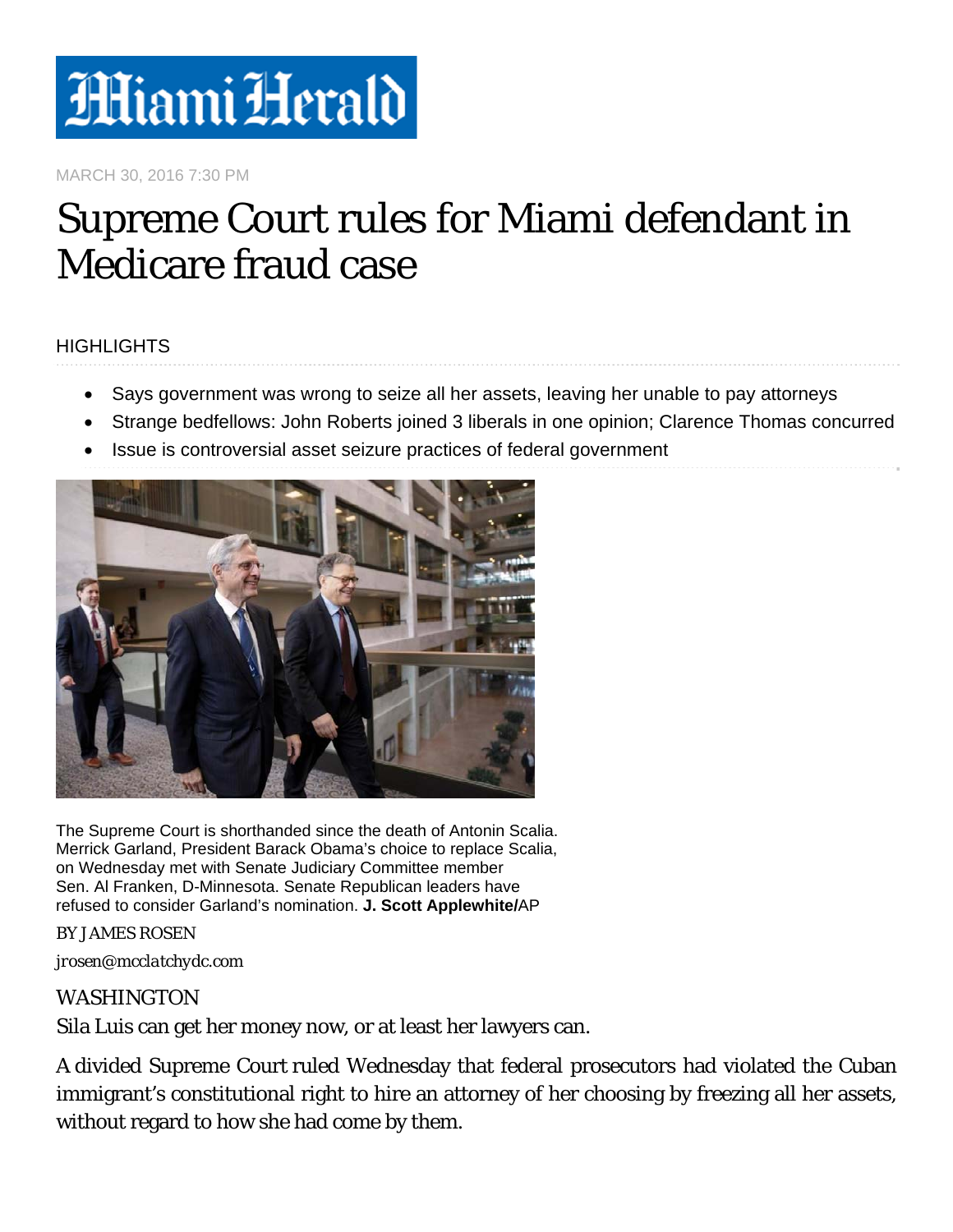Luis, who arrived in Miami from Cuba decades ago, has been under house arrest for three years while the issue of her access to legally obtained funds wound through the courts as part of a broader Medicare fraud case. While she was indicted in October 2012 for paying people kickbacks in exchange for referrals to her business, her trial has not begun, pending the outcome of the assets dispute.

"This is a significant ruling for both citizens accused of a crime and for the criminal defense bar," Howard Srebnick, a Miami defense lawyer who represents Luis, told McClatchy.

"For accused citizens, it assures her of the ability to use her lawfully possessed assets to retain counsel of her choice in order to defend against the government's efforts to incarcerate and impoverish her," Srebnick said. "For the defense bar, it means that we will continue to have the resources available to do our job to the best of our abilities."

Srebnick and his brother, Scott Srebnick, have defended Luis without payment. The high court ruling clears the way for them to get some money from a portion of \$2 million that prosecutors agree was legally obtained by Luis through her home healthcare business.

Prosecutors contend that Luis, whose business sent nurses to home-bound patients, acquired \$45 million through a kickback scheme and other forms of Medicare fraud. While her lawyers contest that claim, they do not dispute the government's right to freeze those assets.

But the government also froze other assets and shut down Luis' businesses, LTC Professional Consultants and Professional Home Care Solutions, after indicting her. Many of her clients were Spanish-speaking immigrants from Cuba and other countries.

The number of opinions written by different Supreme Court justices in the complicated case.

In a 5-3 ruling, the high court said prosecutors had overstepped their bounds when they seized all her assets for possible future use to pay criminal fines and restitution to victims. Justice Stephen Breyer, writing for the majority, said such a broad seizure of assets conflict with her constitutional right to retain an attorney to defend her.

"The government cannot, and does not, deny Luis' right to be represented by a qualified attorney whom she chooses and can afford," Breyer wrote. "But the government would undermine the value of that right by taking from Luis the ability to use the funds she needs to pay for her chosen attorney."

In reaching its conclusion, the majority overturned earlier decisions by U.S. District Judge Paul Huck in Miami and the Atlanta-based 11th Circuit Court of Appeals.

The court has had only eight members since the death of Justice Antonin Scalia in February. Republican senators are refusing to consider President Barack Obama's March 16 nomination of Merrick Garland to replace him.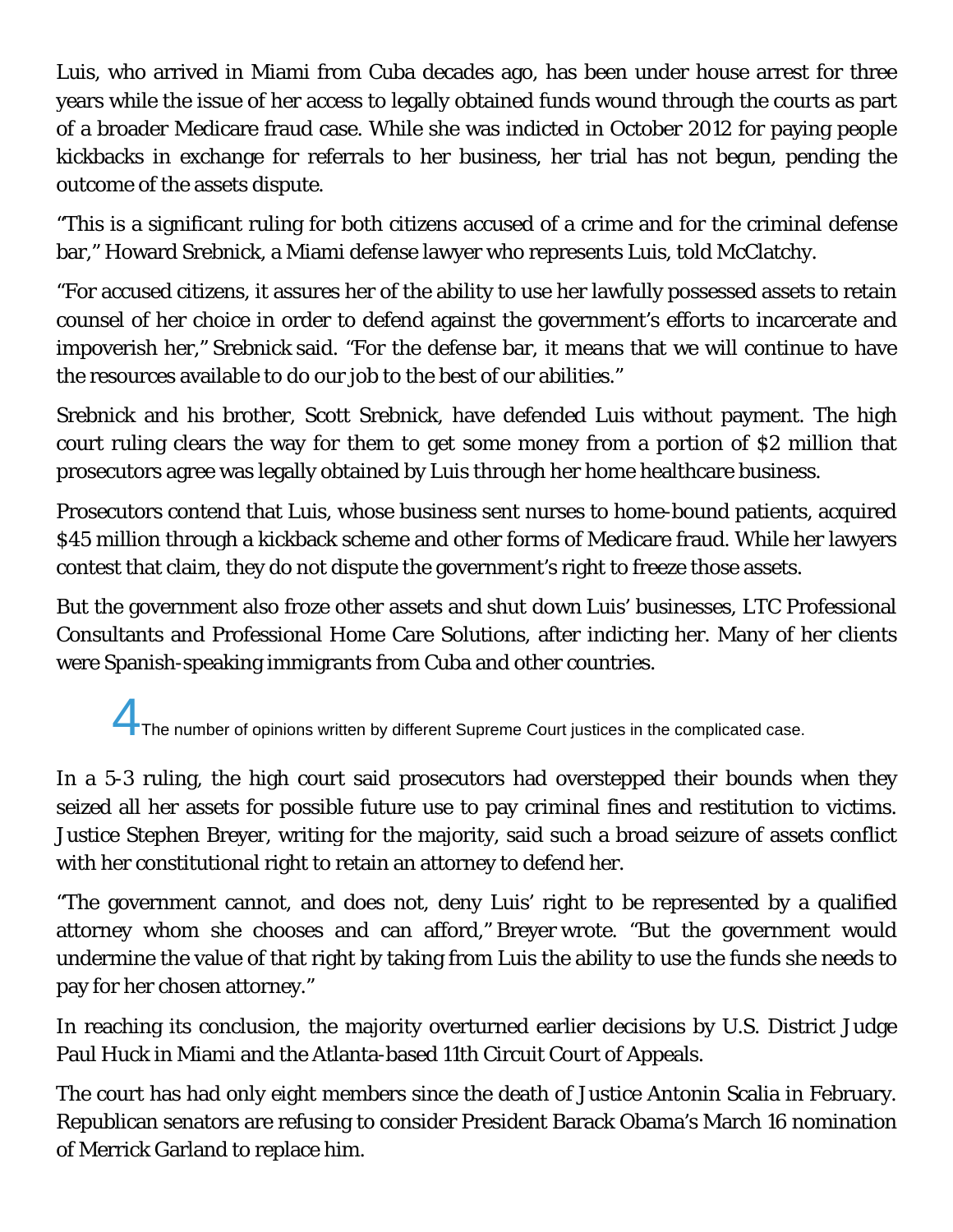Breyer was joined by Chief Justice John Roberts, and by Justices Ruth Bader Ginsburg and Sonia Sotomayor. Justice Clarence Thomas concurred but wrote a separate opinion in which he based his ruling on different constitutional grounds.

John Stinneford, a professor at the University of Florida law school, said the ruling would likely have broad ramifications, especially in white-collar crime cases that often involve much larger sums of money than in the Luis case.

"In many white-collar cases, the defendant has been unable to pay for an attorney because the government has seized all of his assets, whether they were tied to the alleged criminal activity or not," Stinneford said. "As a result, it becomes very hard to put on a defense. White-collar cases typically are large and complicated, and require a lot of resources to defend oneself."

Breyer and the other justices ruled that freezing all of Luis's assets violated the Constitutions Fifth and Sixth amendments. The Fifth Amendment bars government property seizures without due process, while the Sixth Amendment affords a criminal defendant the rights to an attorney, an impartial jury, a speedy trial and other core legal protections.

"The property at issue here . . . is not loot, contraband, or otherwise 'tainted,' Breyer wrote. "It belongs to the defendant."

## **DEFENDANT SILA LUIS HAS BEEN ON HOUSE ARREST FOR THREE YEARS SINCE HER INDICTMENT ON MEDICARE FRAUD.**

In his opinion, Thomas relied on his "originalist" theory of law, under which the meaning of the Constitution's provisions was fixed at the time it was enacted in 1787.

Thomas said under that theory, the only legal counsel widely available when the Constitution was ratified was paid counsel and that federal courts had not yet recognized a defendant's right to pro bono, or unpaid, representation.

Justice Anthony Kennedy wrote a dissenting opinion, joined by Justice Samuel Alito, in which he argued that in large criminal enterprises, it is difficult to distinguish proceeds illegally obtained from those legally obtained and that legal assets often are preserved by a defendants' use of illegally obtained funds.

The five votes in favor of Luis "find in the Sixth Amendment the rule that greater protection is given to the defendant who, by spending, laundering, exporting, or concealing stolen money first, preserves his or her remaining funds for use on an attorney."

Kennedy pointed to evidence indicating that Luis constantly shifted money among dozens of bank accounts, sent money to numerous relatives and used some proceeds for expensive vacations in the United States and abroad.